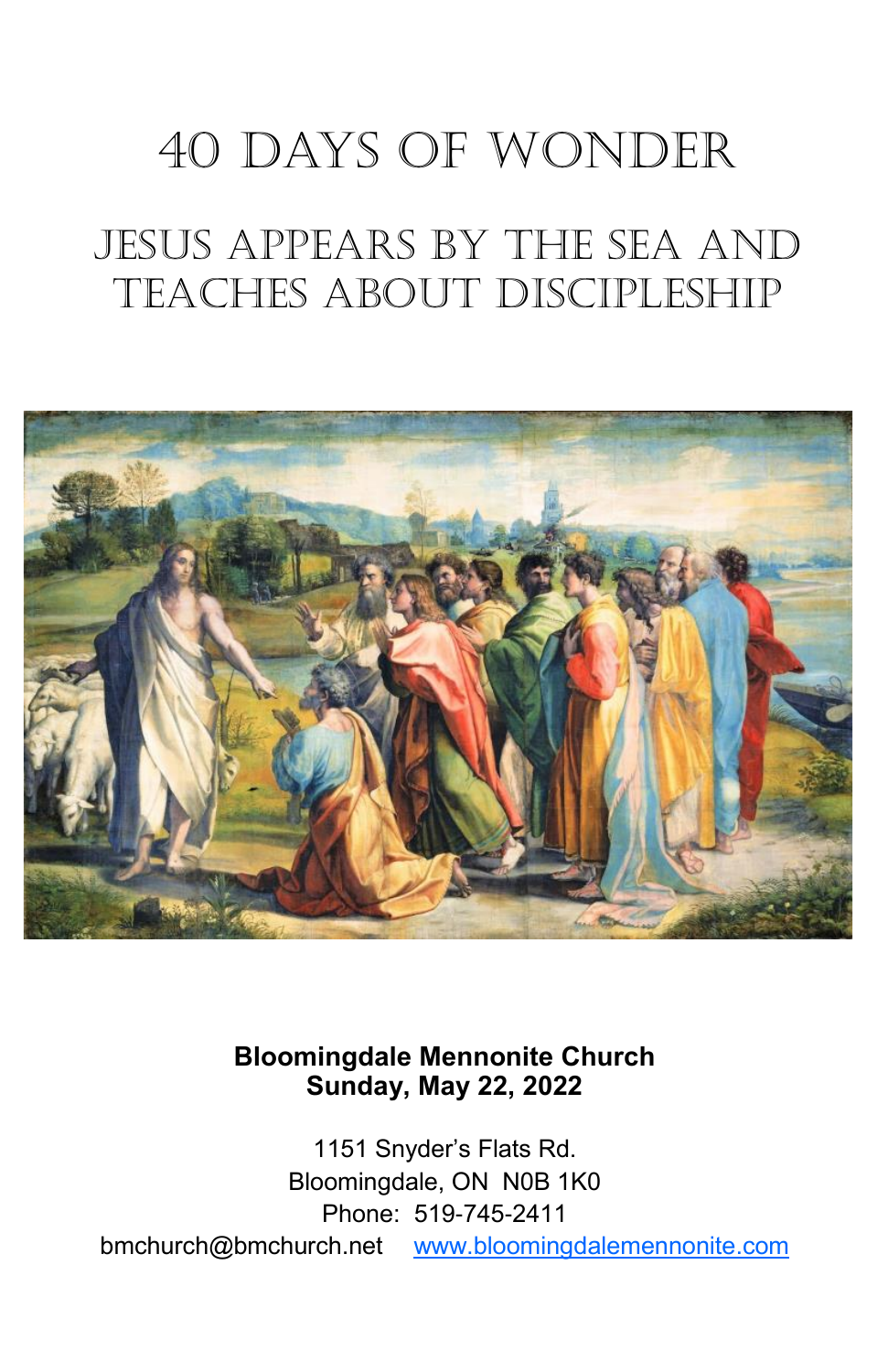## **40 Days of Wonder**

## *We Gather…to Pray and to Praise*

Lighting the Christ Candle and Peace Lamp Gentle Shepherd, come and lead us VT 718 Call to worship John 21:1-14 Jesus, you are approaching us. **Open our eyes to see you**. May we learn that our nets are empty **Unless you inspire our work.** May we hear you speak to us. **Give us strength to pull our heavy loads.** Nourished and nurtured by you **Now we are prepared to hear your message.** Welcome and Passing the Peace of Christ **Peace be with you. And also with you.**  Prayer of Invocation Opening Hymn *God is working his purpose out* VT 770 *… to Hear God's Voice* Experiencing the Story Prayer of Confession Words of Assurance Scripture **John 21:1-18** Hymn of Preparation Lord, you have come to the lakeshore VT 283 Reflections on how we Fed Lambs and Cared for the Sheep Opportunity to Share our Service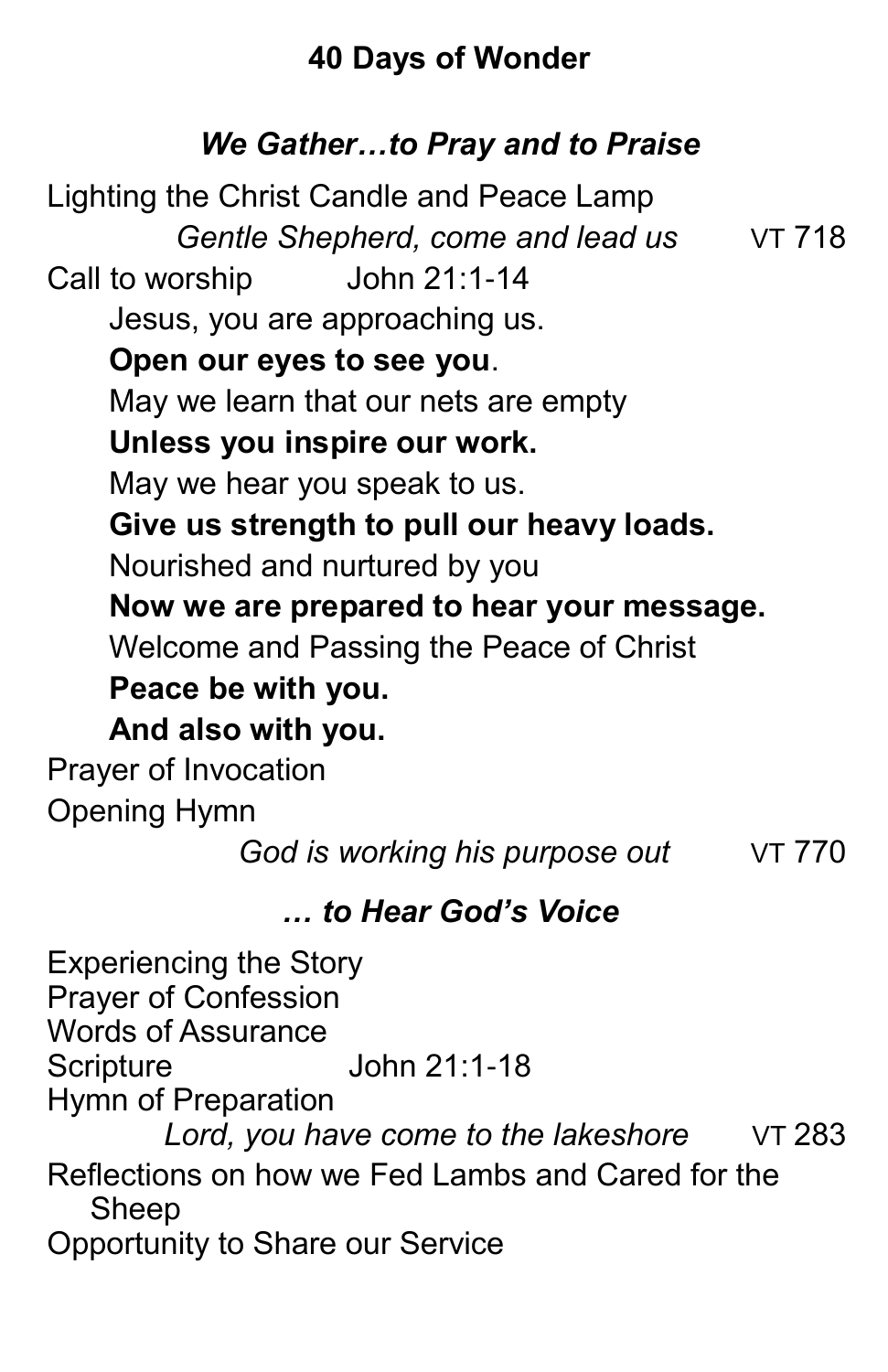## *…to Live our Faith*

Hymn of Response *Will you let me be your servant* VT 778 Congregational Prayer and Offering Prayers of Intercession **(Lord hear our prayer)** Prayers of Thanksgiving **(Thanks be to God/)**

#### *...as We Go*

## Announcements Hymn of Sending

## *Seeking warmth from charcoal blazing* VT 344

| <b>Ushers</b>          | Paul Fretz, Clare Cressman    |
|------------------------|-------------------------------|
| Pianist                | <b>Beatrice Wideman</b>       |
| <b>Worship Leader</b>  | <b>Twila Lebold</b>           |
| Chorister              | Lois Cressman                 |
| <b>Speakers</b>        | Kathleen Snyder, Linda Snyder |
| Experiencing the story | <b>Clare Cressman</b>         |
| <b>Screen Sharing</b>  | <b>Carol Fehenback</b>        |
| Sound Tech             | <b>RonStevanus</b>            |

#### **BMC NEWS**

#### **Financial Report:**

We celebrate how we at BMC, serve in God's Kingdom at home, across the street and around the world, through our faith and finances;

| Offerings to date - May 15, 2022      | \$18,833 |
|---------------------------------------|----------|
| Required for Budget - May 15/22 (est) | \$21,000 |

As usual, you can forward your offerings by e-transfer, by mail or sign up to do Automated Fund Transfers on the 15th of each month. Contact Ron Stevanus (treasurer) by email at [treasur](mailto:treasurer@bmchurch.net)[er@bmchurch.net](mailto:treasurer@bmchurch.net) or by phone at 519-886-6195 for more information. Thank you and stay safe as always.

#### **IMPORTANT!! It's Annual Report time! Please send your individual reports to Claudia by May 24th.**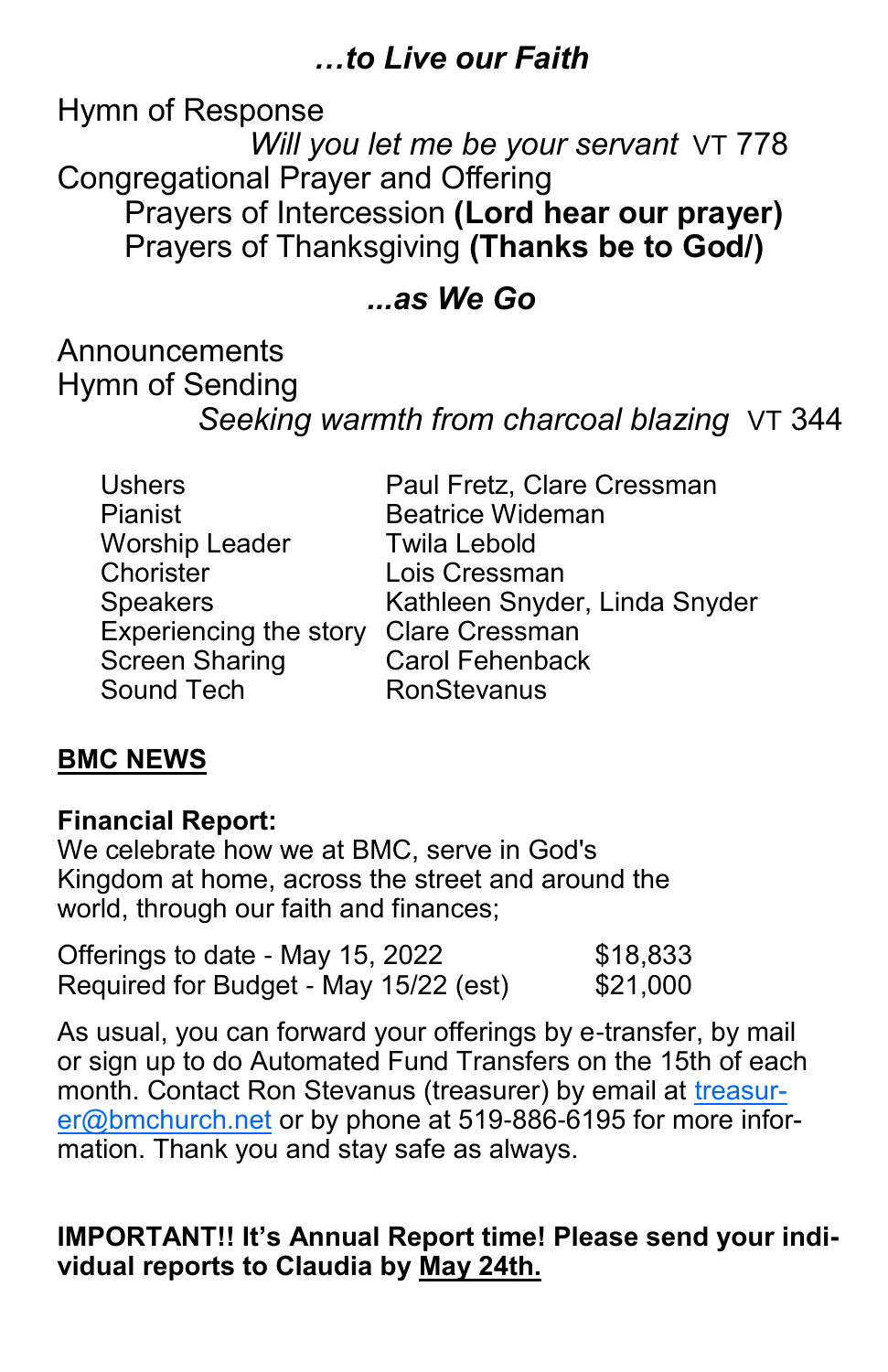#### **Christian Formation**

| Age 2-14                       | <b>Basement Gathering Room</b> |
|--------------------------------|--------------------------------|
| Youth, Young Adults and Adults |                                |
| <b>Informal Conversations</b>  | <b>Fover</b>                   |
| <b>Worship Response</b>        | <b>Sanctuary</b>               |

#### **Note:**

- If you would like a copy of the *Service on CD* please speak to Barb Burkard.
- If you would like a copy of the *Sermon*, please speak to Zac Klassen.
- An audio-recording of the sermon is available on our blog.

You can access it at: http://bloomingdalemennonite.com/blog/

\*Cover Image: Raphael (1483-1520) *Christ's Charge to Peter,* tapestry now in the Vatican Museums

Images are in the public domain and not subject to copyright.

**\* Used under CCLI / OneLicense; Copyright License** A 20897225; **Streaming License** A 20897232; **714793-A** 

#### **MINISTRY TEAM**:

**Pastor:** Zac Klassen at [churchpastor@bmchurch.net](mailto:churchpastor@bmchurch.net) ; 519-404-8833 **Secretary:** Claudia Thum: [bmchurch@bmchurch.net](mailto:bmchurch@bmchurch.net) **Congregational Chair:** Aaron Stevanus **Elders:** Barb Burkard, Laurel Fretz, Paul Fretz **Treasurer:** Ron Stevanus treasurer@bmchurch.net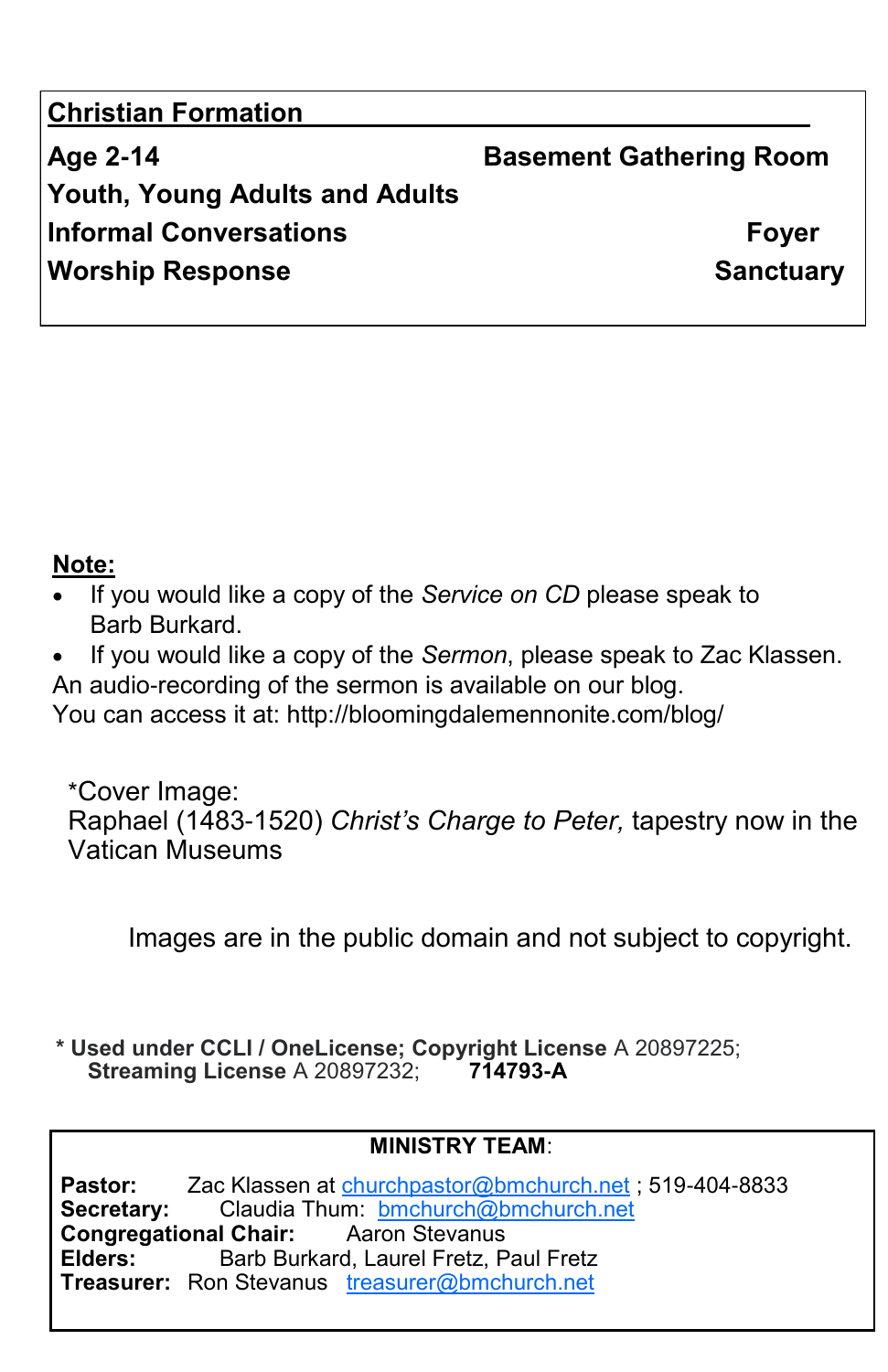## **BEYOND OURSELVES**

- •**Join the MCC Team!** To learn more about current postings and to apply, go to [mcco.ca/serve](https://mennonitecentralcommittee.cmail19.com/t/i-l-cdylkyk-tyiuhytuuk-d/)
- •**Woolwich Community Services** is looking to fill three summer student job positions: Food Programs Assistant, Retail Sales Associate and Event Planner.
- •**Active Bystander Training for youth** *Online* MCC Ontario is offering **free** virtual Active Bystander training for youth ages 12-24 years of age. The workshop is 2.5 hours long. This is a direct promotion to constituency youth groups in Ontario for a limited time until the end of July 2022. For more information, please contact Rachel Morton at [rachelmorton@mcco.ca](mailto:rachelmorton@mcco.ca)
- •**Reclaiming Beauty - volunteers needed** Thrifting, crafting and connecting...if you enjoy these activities, this opportunity might be for you! Reclaiming Beauty is a pilot project of MCC's poverty program. It's an upcycling initiative for program participants delivered through a series of workshops taking what was discarded and rejected, and turning it into something treasured and cherished. Our next series is happening in New Hamburg from May to July and we are in need of a volunteer, to assist with facilitating the workshops. Could it be you? Email Rachel Morton at [rachelmor](mailto:rachelmorton@mcco.ca)[ton@mcco.ca](mailto:rachelmorton@mcco.ca) to learn more
- •**Undercurrents episode 16 - Bidder Sweet: A Quilt to Remember**. We go back in time to investigate the heart-pounding, sweaty -palm-inducing thrill of the greatest quilt auction ever caught on tape. Join us for a fun bonus episode of Undercurrents that will whet your appetite for the coming relief sale season. Listen and subscribe on <u>[Spotify,](https://mennonitecentralcommittee.cmail19.com/t/i-l-cuykyhk-tjidurzp-i/) [Apple podcasts,](https://mennonitecentralcommittee.cmail19.com/t/i-l-cuykyhk-tjidurzp-d/) Google podcasts</u>, and others! Undercurrents is sponsored by our friends at Kindred Credit Union.
- •**Tuesday volunteer driver**. The Raw Carrot Soup Enterprise provides meaningful employment for individuals with disabilities and barriers to traditional employment. The Raw Carrot is looking for a volunteer driver to deliver online soup orders to customers on Tuesdays. This volunteer will provide timely deliveries with friendly customer service. Training will be provided. To learn more, go to [mcco.ca/volunteer](https://mennonitecentralcommittee.cmail19.com/t/i-l-cuykyhk-tjidurzp-b/)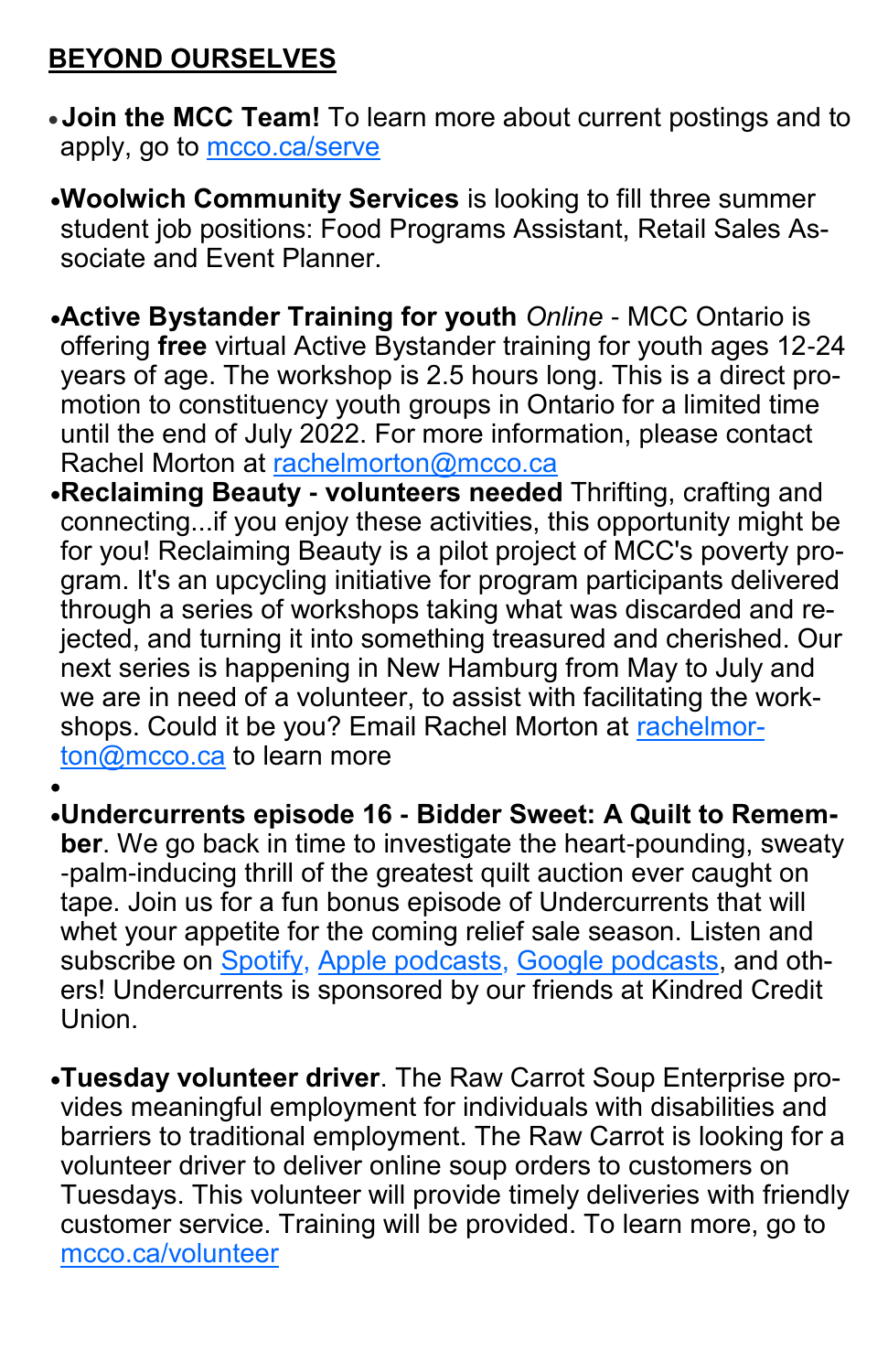- •**Saturday, May 28, 10am-2pm** If you know a student who will be studying at the University of Waterloo this fall, encourage them to visit Grebel for **You @ Waterloo Day**! Located right on the UWaterloo campus, Grebel's residence welcomes students in any program. Take a tour of the building, meet current students and get a feel for the community atmosphere! Prospective students can sign up for a same-day residence interview. All students must apply online and interview to be considered for Grebel. [www.grebel.ca/futurestudents](http://www.grebel.ca/futurestudents)
- •**June 1, 2022 - Calling all Golfers!** Join us at Foxwood Golf & Country Club in Baden, for **Rockway's 27th Annual Golf Classic**, raising funds for Tuition Assistance. For more information and to register, visit www.rockway.ca
- •**Friday, June 3, 2022, 10am-4pm** The Spirituality and Aging Seminar returns to Grebel with speaker Linda Hochstetler, presenting: **"With Open Eyes & Open Hearts: Recognizing and living the journey of dying and death together."** This hybrid event will be hosted at Conrad Grebel University College and via zoom. Visit the S[pirituality and Aging Seminar webpage](https://uwaterloo.ca/grebel/events/spirituality-and-aging-seminar) for registration details: [grebel.ca/sa](http://grebel.ca/sa)
- •**MennoHomes Out-Spok'n XII for Affordable Housing bike-athon. June 11, 2022 Weekend** A "hybrid" event to raise funds for a very real need. Hikers, recreational bikers, and avid cyclists can join us on the Kissing Bridge Trail or choose your own route. Construction has begun at our Sprucelawn project and your support is making it possible. For more details visit www.mennohomes.com
- •**Hidden Acres Mennonite Camp** is hosting its 55th Chicken BBQ and Pie Auction on June 14, 2022. Both eat in and take out options are available this year. Visit [www.hiddenacres.ca](http://www.hiddenacres.ca/) for more details and to purchase your tickets.
- •**Gathering 2022** virtual registration open *We Declare: what we have seen and heard* in Edmonton, Alberta, from July **29 to Aug. 1** will be available to virtual participants across Mennonite Church Canada's nationwide community of faith. [Register for in](https://mcec.us20.list-manage.com/track/click?u=148d8aa0248ccb8acc31f00a2&id=27e4b4c7af&e=7cf3365c41)[person and virtual Gathering 2022 now.](https://mcec.us20.list-manage.com/track/click?u=148d8aa0248ccb8acc31f00a2&id=27e4b4c7af&e=7cf3365c41)